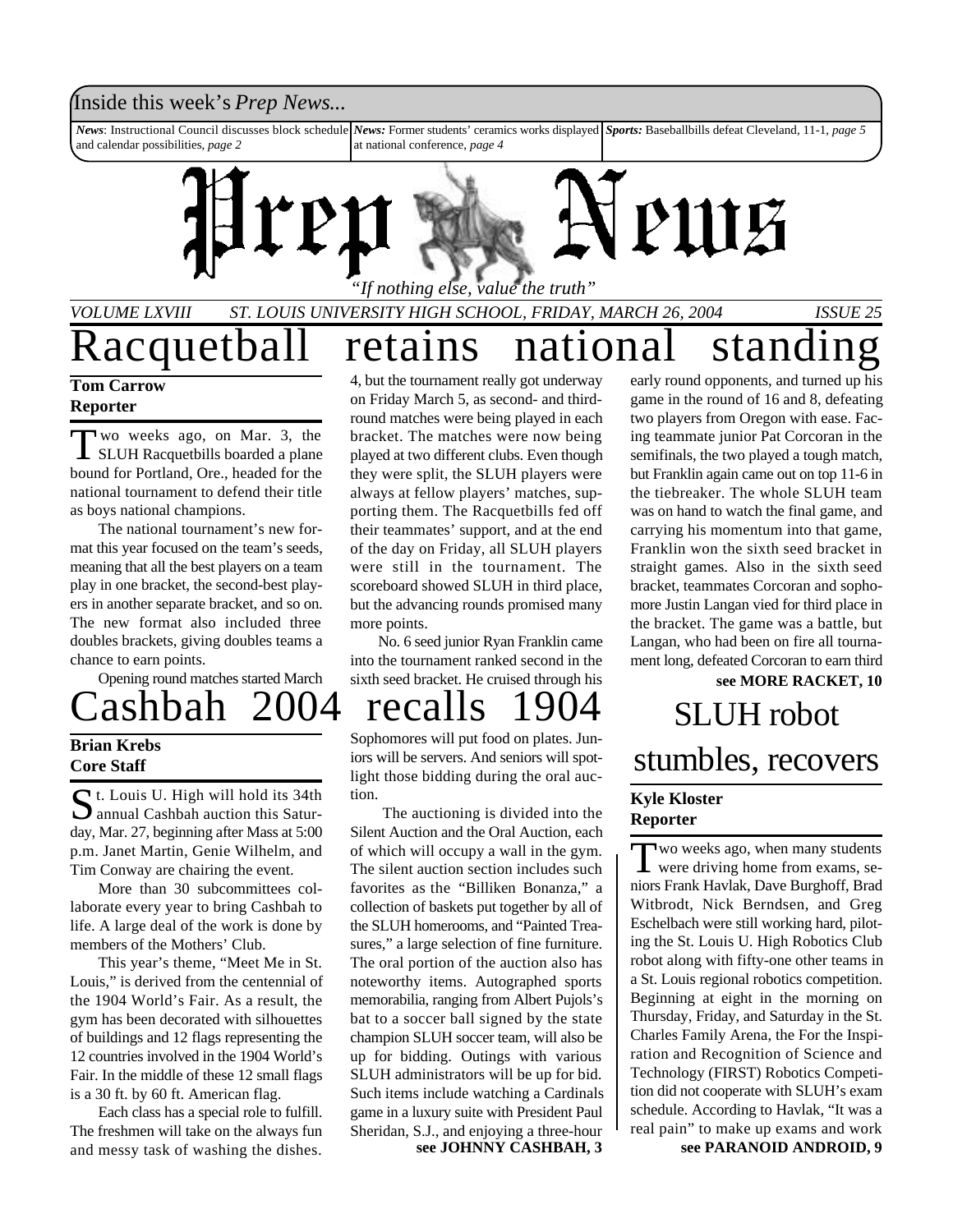## **2** Mews March 26, 2004 ouncil addresses block schedu

#### **Timo Kim & Tim Huether Core Staff**

Y began discussing the future of block  $\bar{Z}$  esterday, the Instructional Council scheduling at St. Louis U. High. The council, which meets on Tuesdays and Thursdays, will continue the discussion over the next several meetings and report its recommendation to Principal Mary Schenkenberg, who will then make the final decision. The 16-member council consists of the chairs of the academic departments, in addition to representatives from the pastoral department, counseling department, library, and the administration. The council will also use feedback from students to make its recommendation.

Ideas for this discussion surfaced when council members gathered opinions about block scheduling from the respective deparments.

Possible calendar changes discussed "The department heads were given a

#### **Greg Fox Core Staff**

 $S$ t. Louis U. High's Instructional Council, which consists of Principal Mary cil, which consists of Principal Mary Schenkenberg and Assistant Principals Mark Michalski (Academics), Eric Clark (Student Welfare) and Art Zinselmeyer (Staff Development), along with department chairs, discussed the possibility of changing the school calendar and/or schedule in a recent meeting.

Schenkenberg said that the council is "looking at a variety of ways that the calendar could be configured for next year." She cited the possibility of having exams before Christmas break as one such configuration of the calendar.

At a meeting with principals of other Catholic schools in January, Schenkenberg found out that "a number of schools were doing exams before Christmas."

Michalski said that the administration set out to "look at the calendar, as we do every year." He said that the question of first semester exams came up, "as it does every year."

list of questions to go back to their departments to try to get some...input from their department members," said Assistant Principal for Staff Development Art Zinselmeyer.

Feedback from each department centered around the benefits and limitations of the current block schedule.

On the whole, the foreign language department is against the current block day schedule. "It's less time in the classroom, for one thing, over a two-day period, and it's also very difficult to present. Language study for students is not something that's based on a large block of time to master the information. It's got to be done over a period of two days rather than one," said foreign language department chair Mark Tychonievich.

Spanish teacher Kevin Moore joked, "The best time for a block day is the second or third week of June."

Social studies department chair Peggy Pride said that "(the social studies depart-

ment feels) that (block days are) not worth the trouble, because they usually don't coincide with when we could use more time because they're scheduled for schoolwide rather than our uses."

Views among the theology department differed. Theology department chair Allen Boedeker disliked the timing of the block days. Theology teachers Ralph Houlihan, S.J., and Rob Garavaglia support block days because they allow for a different class setup, one ideal for discussions, videos, and guest speakers.

In the math department, most teachers think that block schedule inhibits classroom learning. Often, a teacher would have to fit two concepts into a single class period when understanding of the second would depend on practice of the first. In addition, as a skills-based discipline, math needs daily practice of concepts, which block scheduling does not provide.

The science department believes that,

**see BLOCKHEADS, 3**

"There was some concern this year with a loss of class time," added Schenkenberg.

The administration has not formed a committee to examine schedule changes, and, according to Michalski, has not yet received any specific proposals. Clark, however, outlined three possibilities for next year's school calendar. The three proposals include two calendars with exams in January and one with exams before Christmas. Clark's calendar outlines included a distribution of total days and a breakdown by quarter and class.

"There are a couple of issues that this comes out of," explained Michalski. "The first is instructional time, trying to gain a little bit more instructional time." Michalski said that the second issue is "the best interest of students in terms of their preparation for exams."

In order to get student feedback on the exam schedule, Schenkenberg made a five-question survey available to students during exams. According to Schenkenberg, the survey was, "not carefully controlled." The 105 respondents

were not a random sampling of the student body; rather, surveys were available to any student willing to take them. Schenkenberg said that, on the whole, respondents disagreed with the belief that post-Christmas exams were less stressful and more thoughtful.

Holding exams before Christmas creates a number of problems with the schedule, especially regarding Senior Project. Schenkenberg said, "With Senior Projects the way they are...you have the seniors missing a little bit more of the third quarter than they would have otherwise." Michalski theorized that seniors could miss as much as three weeks of instructional time under such a calendar. Although moving exams to December would lessen the number of days in the third quarter for seniors, that problem could be rectified in a number of ways, one of which would be starting class later after Christmas.

**see INDECISION 2004, 11** "December is a stressful time for both teachers and students," said Michalski. "There are some teachers who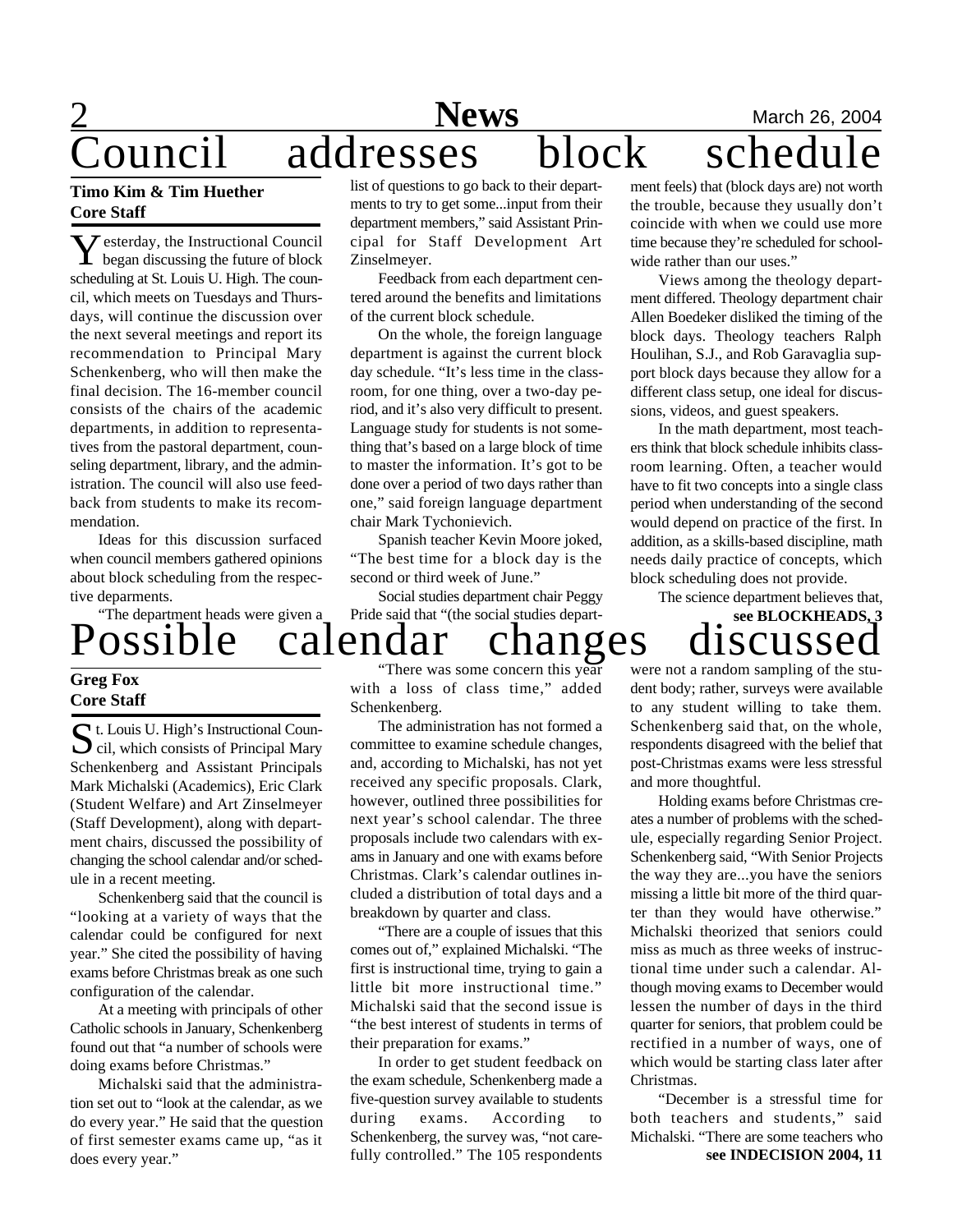# March 26, 2004 **Opinion** 3

# March 26, 2004<br>
LETTER TO THE EDITOR

### Durban praises racquetball sportsmanship

To the Editor,

I am writing to the *Prep News* about the recent trip to Portland, Ore., made by 14 members of SLUH's racquetball team. I had the privilege of joining the group on this trip (as a parent), and I wanted to pass along some observations.

Aside from winning the national title and many notable individual accomplishments, there was a great team chemistry to the group. Racquetball is an individual sport, but the common theme throughout the four-day tournament was support for the team. I heard many times from the boys that they didn't have time to run back to the hotel or go sightseeing because a teammate was playing, and they wanted to cheer for them. I was also proud to see our team playing in the spirit of the rules by calling skips, carries, etc. against themselves. Many parents pointed out the

## JOHNNY CASHBAH

#### (from 1)

cruise along the Mississippi River with Principal Mary Schenkenberg.

"The Hummer is back," Martin proclaimed.

This noteworthy oral auction item is the white Hummer limousine that will be available for eighteen seniors to ride in style to their senior prom. Martin went on to say that the item was so popular that "it brought about bidding wars last year."

Three raffles will also take place. The President's Raffle, sponsored by the SLUH Fathers' Club, is a cash prize put towards tuition. The Travel Raffle, sponsored by the Alumni Mothers Club, is \$3,000 put towards any traveling expense. Finally, the Senior Quilt Raffle's prize depicts special moments for the class of 2004.

The event usually draws about 750 people, but Vice President for Advancement Thom Digman has received word that there may be close to 800 people in attendance on Saturday.

level of class that our team displayed in victory or defeat.

Another part of the trip that set these teens apart was the effort they put into schoolwork while they were away. Several adults commented to me about the dedication of these kids.

Lastly, I need to acknowledge the huge effort that the coaches, Dr. Koestner and Mr. Stewart, put into the tournament. These two coaches worked from early in the morning to late at night to coordinate, coach, mentor, cajole, and support the team through the trip.

The students that made the trip will have many memories of close matches, good coaching, and loud support, but I will have the memory of a great group of SLUH students supporting each other and the dedication of their coaches.

Tom Durban Class of '77

SLUH plans on raising \$300,000 from Cashbah, but that is a conservative estimate. Digman said the money raised at Cashbah "basically goes to offset the cost of tuition for each boy that's here." Digman estimates that each student saves three hundred dollars.

Digman extended thanks to all of the volunteers, especially Martin, Wilhelm, and Conway, for how "they dedicated a year of their lives to putting together probably one of the greatest parties in St. Louis."

## BLOCKHEADS

#### (from 2)

in theory, block days pose a real advantage for them. However, the block days never seem to fall when the teachers have scheduled a lab. They would enjoy having block days on their lab days, but often the days do not coincide.

Similarly, the English department feels the underclassmen courses and even the junior English courses need daily contact to ensure the improvement of reading comprehension and writing skills. "We teach skills more successfully if we meet classes daily," English department chairman Bill George said. However, in the more topic-based courses available to seniors, the lack of daily contact does not pose so much of a problem.

"The first three years, we would prefer no block," George said.

Although some teachers in the fine arts department enjoy the extra time, others feel that they need a longer duration of successive block days in order to determine their benefits.

The schedule also presents a problem for counselors. "If your counselor wants to see you on a block day, in reality you are missing two days of class. If he or she pulls you out of class the same period one on the first day of block you don't have period one until two days later." Zinselmeyer continued, "So it's almost like two days they feel like they can't see students,"

Depending on the recommendation of the committee and Schenkenberg's final decision, changes in the block system could be enacted as early as next year. However, the change will not be as drastic as moving to a full block schedule next year. Rather, the block schedule may occur more often, less often, or remain unchanged.

### *Quote of the Week*

*"...with any luck we're going to kick The Passion out of first place. I mean, we really, really should. Who would choose to see one guy rise from the dead when you could see a thousand?" —James Gunn '84, Dawn of the Dead screenwriter, as quoted in The Riverfront Times*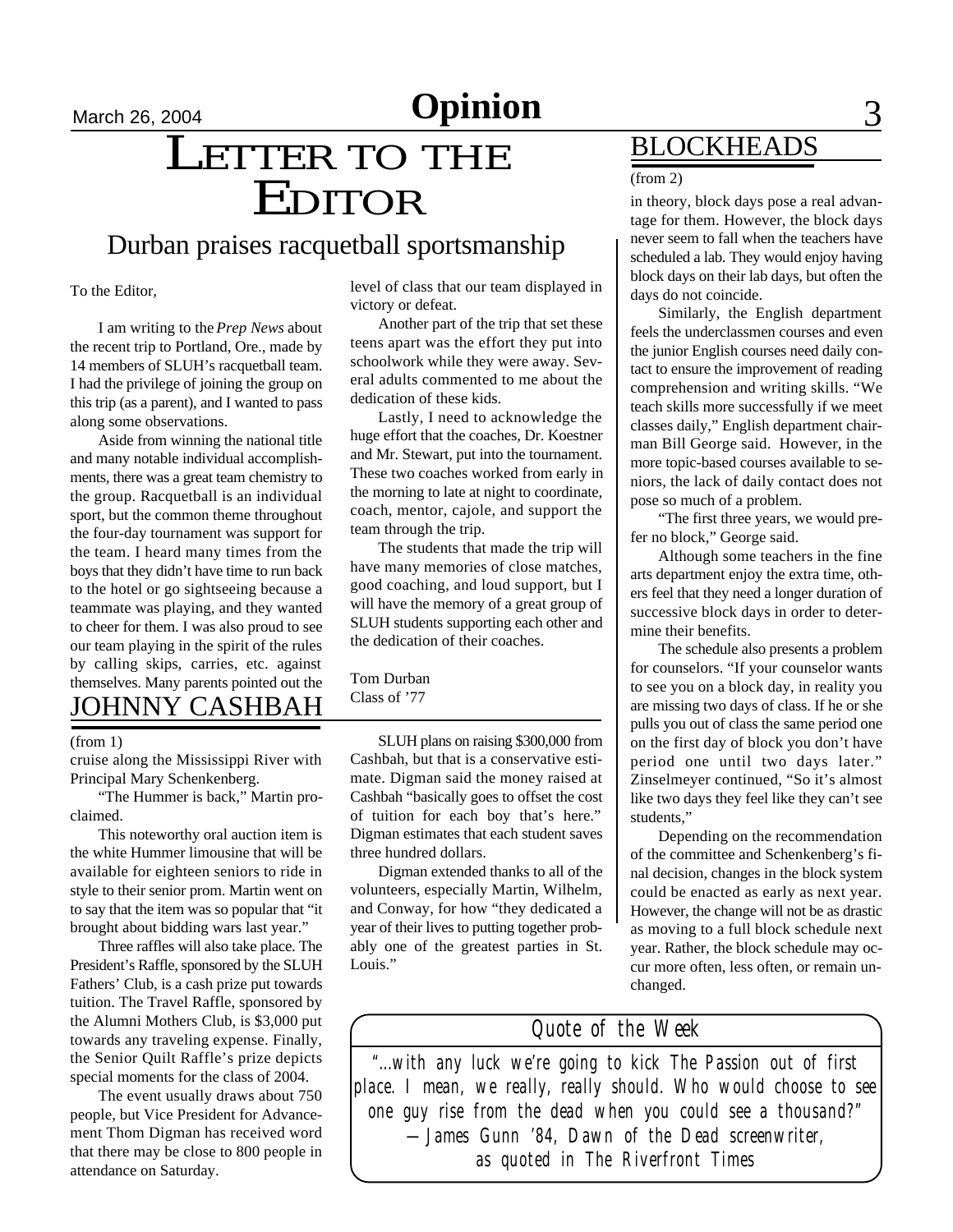## 4 **News** March 26, 2004 Science Club has Grand olde time Conference features

#### **Alex W. Sciuto Core Staff**

 $\sum$  hat would you like to have done on your spring break? Debauched immorality in Cancún or Cozumel? Ten hour multiplayer skirmishes in *Battlefield 1942*? 216 hours of blissful nothingness? Or maybe you're more the outdoor type. Maybe you would like to travel 3,000 miles and spend 48 hours in a car in order to spend four full days at the Grand Canyon in Arizona. That was the plan of senior Dan Lieser; juniors Van Kenyon, Kevin Hatch, Sean Powers, and Alex Sciuto; sophomore Dan Marincel; and freshmen Joel Schmidt, Nathan Roth, Kyle Nesslein, Joe Kuensting, and Nathan Banet. Science Club moderator Steve Kuensting and fathers Brent Roth and Mark Nesslein provided adult supervision.

Even before the hikers left for their sojourn, the 11 met repeatedly in S204

during the activity periods preceding the trip, and the students' parents met on Monday night the week of exams. During the pre-trip meetings, Science Club moderator Steve Kuensting described the trails and the landscape of the Grand Canyon and the essential gear needed for the trip. While most students were reeling from their English exams, the Biobills began the three-day van ride to the Grand Canyon. Taking both the blue and white SLUH vans, the 14 Sciencebills traveled highway I-40 west to Oklahoma City and then took I-44 the rest of the way. Leaving SLUH at 1 p.m., the two vans rolled into the Tulsa, Okla. KOA (Kampgrounds of America) at 8:00 p.m. The group traversed the Great Plains on Saturday and ended the traveling that day in Grants, N.M., 50 miles west of Albuquerque.

**see OUTDOORSMEN, 11** After the continental breakfast Sunday morning, the hikers began the last leg of their trip to the Grand Canyon.

# SLUH receives Irish books

#### **Sean Powers Reporter**

St. Louis U. High recently received 14<br>Irish books from the private collec- $\sum$  Irish books from the private collection of the late John Kelleher. The books were given to SLUH by his family after Kelleher died this past February. Some books include tales of Ireland, and others are collections of Irish poems.

Kelleher was a professor of Irish studies at Harvard University, where he was noted for his essays on Irish writers and culture. Among his accomplishments was translating into English ancient annals written in Irish and Latin by Irish monks. English department chair Bill George said, "Kelleher was just a remarkable scholar. His work was ground-breaking and simply spectacular." He also was responsible, along with literary biographer Richard Ellman, for presenting the works of famous Irish writers, including Frank O'Connor, in America.

Kelleher taught at Harvard until his retirement in 1986, and in 1992 he moved

to St. Louis to be with his daughters. In St. Louis, Kelleher often gave presentations on Irish literature and culture at Washington University and UMSL.

A great scholar of Irish studies, Kelleher had a large personal library consisting mostly of Irish literature. George said that his children "started cataloging his books and donating them to certain places." Principal Mary Schenkenberg, who has connections to the family, asked George if he knew of Kelleher and if he was interested in literature from his private collection. He did and he was.

Schenkenberg told the family that George and SLUH were interested in a book from his collection. The family offered a much more generous sampling. "I thought that it would be just one or two books," said George. Donated books include, *Irish Lore and Legends, Hero-Tale of Ireland,* and *James Joyce: The Artist and the Labyrinth.*

George plans to put the books in a special collection in the library.

# **Eric Durban** SLUH ceramics

## **Reporter**

At the annual National Meeting of<br>Ceramic Educators Conference, held t the annual National Meeting of last week in Indianapolis, Ind., the ceramic works of five of last year's St. Louis U. High graduates were put on display. The pieces of Alex Bayer, Thomas Queathem, Nils Carlstedt, Todd Miltenberger, and Joe Tyra were selected to be in the show. In addition to the conference, a K-12 Ceramics Exhibition highlighted the work of students across the country.

After attending the conference two years ago, ceramics teacher Mary Whealon decided to enter some of her students' work into the exhibition, which started in 1998. Whealon submitted nine slides of student work in December. Since this was her first time sending in pieces, she did not know what to expect. More than 400 slides were sent in from all over the country and only 90 to 100 were accepted. SLUH and four other schools from the St. Louis area sent in slides. In February, Whealon got word that five of the SLUH works were chosen to be put on display.

"I was surprised at the amount of selections since this was our first year entering the contest, but I knew all the ceramics sent in were good pieces," said Whealon.

To determine which pieces to submit to the show, Whealon acted as a judge of the SLUH ceramics. Val Cushing, a worldrenowned ceramic artist, reviewed the selected SLUH ceramics as well as the other slides sent in from around the country, and made the final decision on what pieces to include in the show. In addition to the honor of having their works chosen by Cushing for the show, Bayer and Tyra also received certificates as special awards for artistic merit. During the show, Cushing walked around the room to point out his favorites to the crowds. The stemware created by Tyra received added distinc-

**see JARS OF CLAY, 11**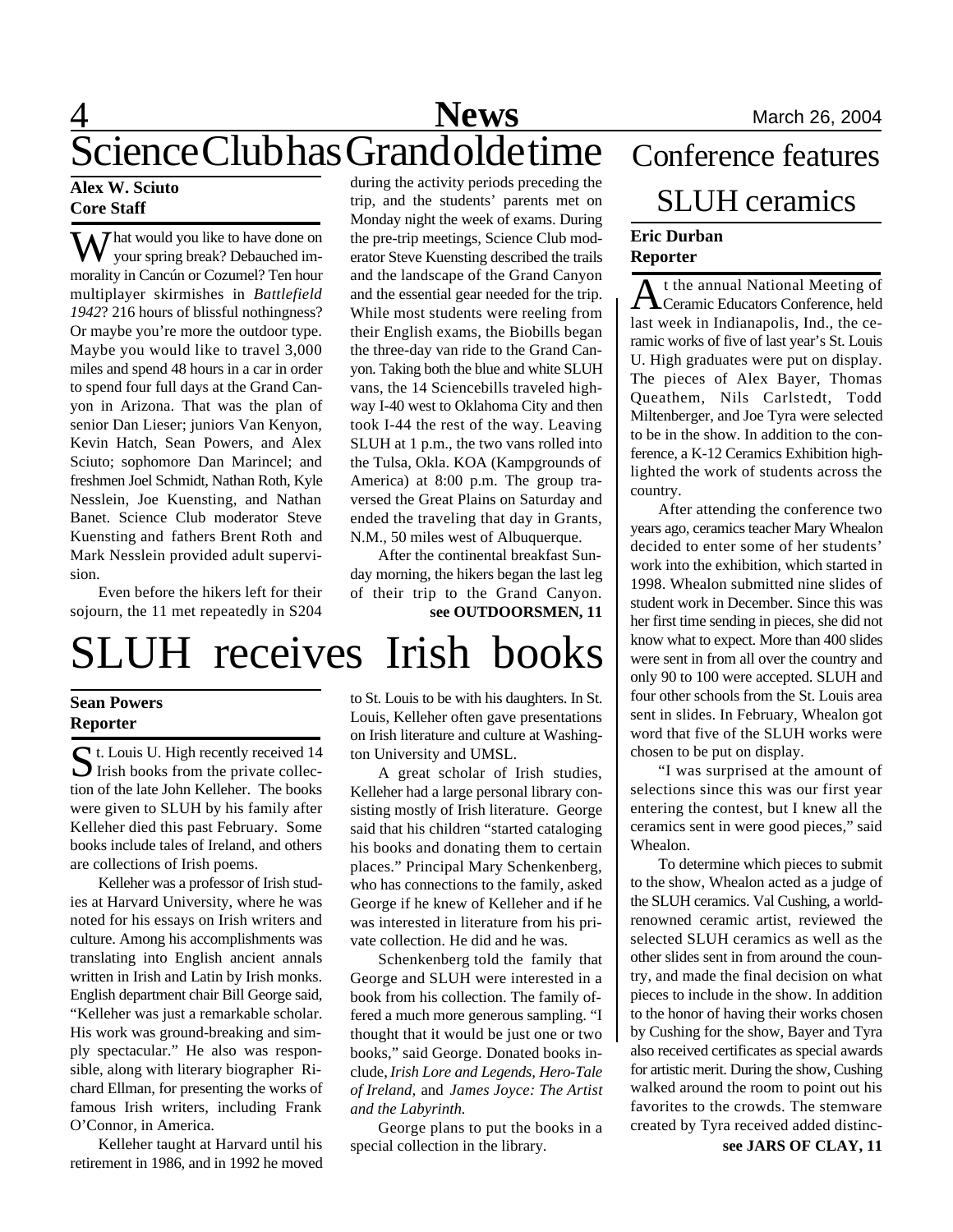### March 26, 2004 **Sports** 5 **Sports** Rawlingsbills overwhelm Cleveland in opener

#### **Justin Rottger Reporter**

The St. Louis U. High varsity baseball<br>team hopes to build off last year's 22he St. Louis U. High varsity baseball 4 season, in which they took second place in the state tournament. Head coach Steve Nicollerat said before Tuesday's season opener that he wanted the team to "get better as the season progresses...(and) take each game and practice situation day by day as the season unfolds."

On a damp and chilly night in Forest Park, the Jr. Bills laced up the cleats and headed onto Aviation Field to face Cleveland High. Staff ace senior Jeff Milles appeared to have opening-day jitters, as the first batter of the game singled and later scored on an RBI single. However, Milles worked his way out of the jam, picking off a man to get out of the inning with only one run scored.

SLUH took a 2-1 lead in the first when junior Ryan Morgan knocked a

#### **Ryan Vierling Reporter**

Profound disappointment marked the<br>opening game of the season for the rofound disappointment marked the state champion Jr. Bills volleyball team on Wednesday night. Their first match of the season pitted the number two ranked varsity team in the area against the number eight ranked CBC team. The score was a dismal 25-9, 25-17.

Primary reasons for the disappointing loss include an unfortunate schedule, which forced the Jr. Bills to open their season against a tough team, and difficulty adapting to the new team dynamics and rules for this season. Internal problems, such as weak passing and setting, undermined the team's well-known offensive prowess.

Playing a team that had already warmed up against two other schools was a major factor in the loss. It was CBC's third match of the season, so they had some opportunity to work on team dynamics against less threatening schools such as Trinity and Fort Zumwalt South.



**Jeff Milles delivers a pitch while Greg Leibach awaits a return on Tuesday.**

Texas-leaguer into shallow left field over the shortstop's head. The offense continued in the second, with SLUH exploding for six runs, extending their lead 8-1. Junior Mike Deelo brought home the third run with a sacrifice fly to left, and sophomore Nick Riganti, juniors Brandon Beal and Morgan, senior Greg Leibach contributed additional RBIs. The offense did well, but the pitching dominated the game. Milles allowed two hits and one earned run in three innings, fanning three and walking only one.

The relief was also solid, with seniors Tom Economon and Gordon Schweitzer, and junior Matt Ikemeier combining for three scoreless innings. All four pitchers brought their junk to the game, with the curveball being the most effective pitch. Economon struck out two men in the fourth with the bender, Schweitzer K'd one, and Ikemeier struck out the side in the top of the sixth. The pitching was certainly strong and should prove to be key throughout the season.

A bizarre play occurred in the fifth

### llbills (vol. 2) return to defend state **see ROUND THE HORN, 8**

The Jr. Bills, however, went into the match cold.

Coach Terry Quinn summed up the evening: "It was a tough way to start the year. Ideally, you would prefer to build up to such a tough match. They were prepared and ready, and we just were not. We will work on the things we need to work on, and we will see them again."

The team also has a defensive disadvantage in their setting game at this point. The primary setter for last year was graduated senior Brian Guntli, and while seniors Andy Halaz and Tom Hill gave good efforts Wednesday night, the entire team suffered from a lack of timing and coordination.

Another aspect of their defensive game that was not up to par was passing. The team's 13 dig errors made it difficult to establish a good momentum. Unfortunately, the weak passing and setting undermined the team's offensive abilities. Power hitter junior Joe Guntli still managed to eke out a commendable 13 attacks and four kills, but the offensive game

suffered from over 10 attack errors.

The new season brings with it another challenge, a switch to rally scoring, in which teams get points for causing side-outs. In a game scored this way, errors can be deadly. Not only does a team lose possession of the ball, but it also gives the other team an instant point advantage. Last year, losing possession of the ball was just a break in a team's momentum. This year it also sets up momentum for the other team. The Jr. Bills' errors made it almost impossible for them to achieve the strong start and good momentum that were their hallmarks last season.

Senior Greg Vollmer summed up the team's reaction to the early point lead by the Cadets, saying, "We let our emotions get the best of us."

Team captain Halaz, devastated by the loss, pointed out, "We came out really nervous tonight. They were ready to play and had a lot to prove. All we can do is look ahead and focus on what happens in May."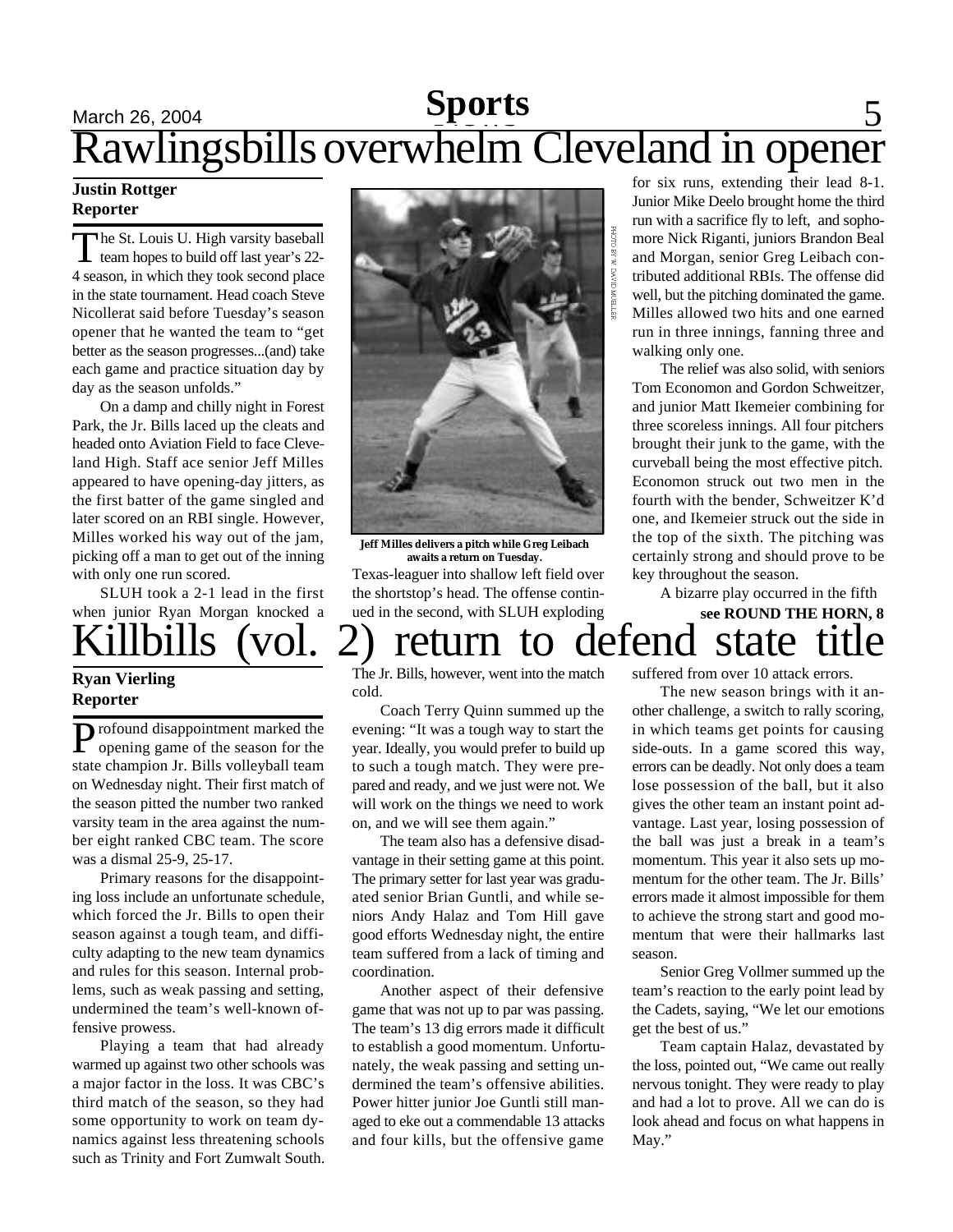## $\overline{\mathsf{Q}}$ **Sports** March 26, 2004 Bladebills drop two games, start season 0-4

#### **Ryan DuBois Reporter**

Coming off the sting of a 10-2 thrash-<br>ing at the hands of an extremely  $\lambda$  ing at the hands of an extremely talented Oakville squad, the St. Louis U. High varsity inline hockey team looked forward to redeeming itself last Friday night against Rockwood Summit. Unfortunately, the Rollerbills' ensuing performance against the 1-0 Falcons fell far below the team's expectations.

Although Rockwood Summit did not boast exceptional speed or puckhandling ability, they were often able to slip men behind the Jr. Bills' defense to create odd-man rushes. The Falcons struck first just a minute into the game and added a second goal three minutes later, capitalizing on SLUH defensive mistakes in both instances.

The Tourbills answered halfway through the first half, as captain Dane Moody rifled a shot past the Falcons' goaltender to pull the Jr. Bills within one. The two teams battled hard for the next seven minutes, but neither was able to break the defensive gridlock until late in the period, when Moody tallied his second of the night off a breakout pass from junior defenseman Steve Fedchak. With the game's momentum now swinging in their favor, the Junior Bills entered the second half with renewed confidence.

Despite their determination, the Puckbills experienced a complete defensive collapse in the second half, allowing Rockwood to score five unanswered goals within the first seven minutes of play. Though the Falcons had a significant advantage in size over the relatively small Jr. Bills squad, they played a distinctly non-physical game.

The Puckbills, however, failed to use this to their advantage and step up their own physical play, preventing them from playing solid defense or generating many scoring opportunities of their own. Despite a late flurry during which Moody and senior Pat Sommer combined for three quick goals, the deficit proved insurmountable, and the Jr. Bills eventually left the rink with an 8-5 loss.

Hoping to erase the memory of Friday's loss to Rockwood with their first victory, the Rollerbills faced off against Parkway South on Monday. Although the Patriots had lost to Rockwood a week earlier, they proved to be more difficult opponents than the Falcons, exhibiting a much more physical style of play and greater patience with the puck. The Jr. Bills, however, improved significantly on their previous performance, and the score stayed close throughout the entirety of the game. Though the Patriots drew first blood on a shot from the high slot three minutes in, Moody led the Jr. Bills on an offensive counterattack, netting a hat trick in the first half. Goaltender John Pecher also made several crucial saves, stymieing the Patriots' attempts to regain the lead. When the first half-buzzer sounded, the Jr. Bills led, 3-2.

mined to fight back, and began to chip away at SLUH's defensive shell. The Jr. Bills' efforts to preserve their lead were plagued by critical penalties, and the Patriots capitalized, putting two shots past Pecher on power plays and adding a third at even strength. These shorthanded situations crippled the Jr. Bills' ability to put more points on the board as well. Although Moody's relentless offensive prowess cut the Patriots' lead to one with six minutes remaining, Parkway South struck again less than a minute later, and tallied a final empty-netter to seal a 7-4 win over the Jr. Bills.

Having lost two crucial games against beatable teams, the Missionbills, now 0- 4, find themselves in a must-win situation as they prepare to battle Lafayette this Friday. The puck will drop tonight, 6:00 p.m., at Queeny Park.

Parkway South, however, was deter-

## Grapplers win sportsmanship award *Clements named assistant coach of the*

#### **W. David Mueller Sports Editor**

O n Monday, March 15, the St. Louis Wrestling Officials Association presented its Sportsmanship Award to the St. Louis U. High Wrestling team, and its award for assistant coach of the year to assistant coach Todd Clements.

Athletic Director Dick Wehner said that, to determine the winner of the award, roughly 70 officials from the St. Louis area "meet as a group and discuss certain levels of sportsmanship."

He said the levels the association considers are the team, the school, the coaches, and the individual wrestlers.

The Secretary-Treasurer of the association, Nick Rallo, said that open suggestions are thrown out from the 70 officials. He and two other officials nominated SLUH. Rallo said that the three main factors are "the behavior of the crowd, the kids, and the coaches."

"We disqualify teams," said Rallo, "if

 $\overline{\mathcal{Y}}$ *e*  $\mathcal{Z}_{\text{they get T'd up....} }^{\text{their fans}}$  is that subsets the set of if they get T'd up.... But SLUH had a clean slate."

> Head coach Tim Curdt explained, that a "T" is a "technical violation, a flagrant misconduct, kind of like a yellow or a red card."

> Wehner said, "(The award) is a direct result of the coaches' philosophy."

> Curdt said, "I don't think we emphasize sportsmanship more than any other team here."

> He emphasized the temptation to become flustered in the arena of individual sport, but said, "they always shake the hands of their opponents...and they're willing to learn from their losses."

> Curdt said that the officials also consider the team's competitiveness. The SLUH wrestling team's 0-10 record seven years ago would probably not have drawn much attention for sportsmanship. However, the team's great strides in recent years caused the wrestling community

> > **see ROBIN, 8**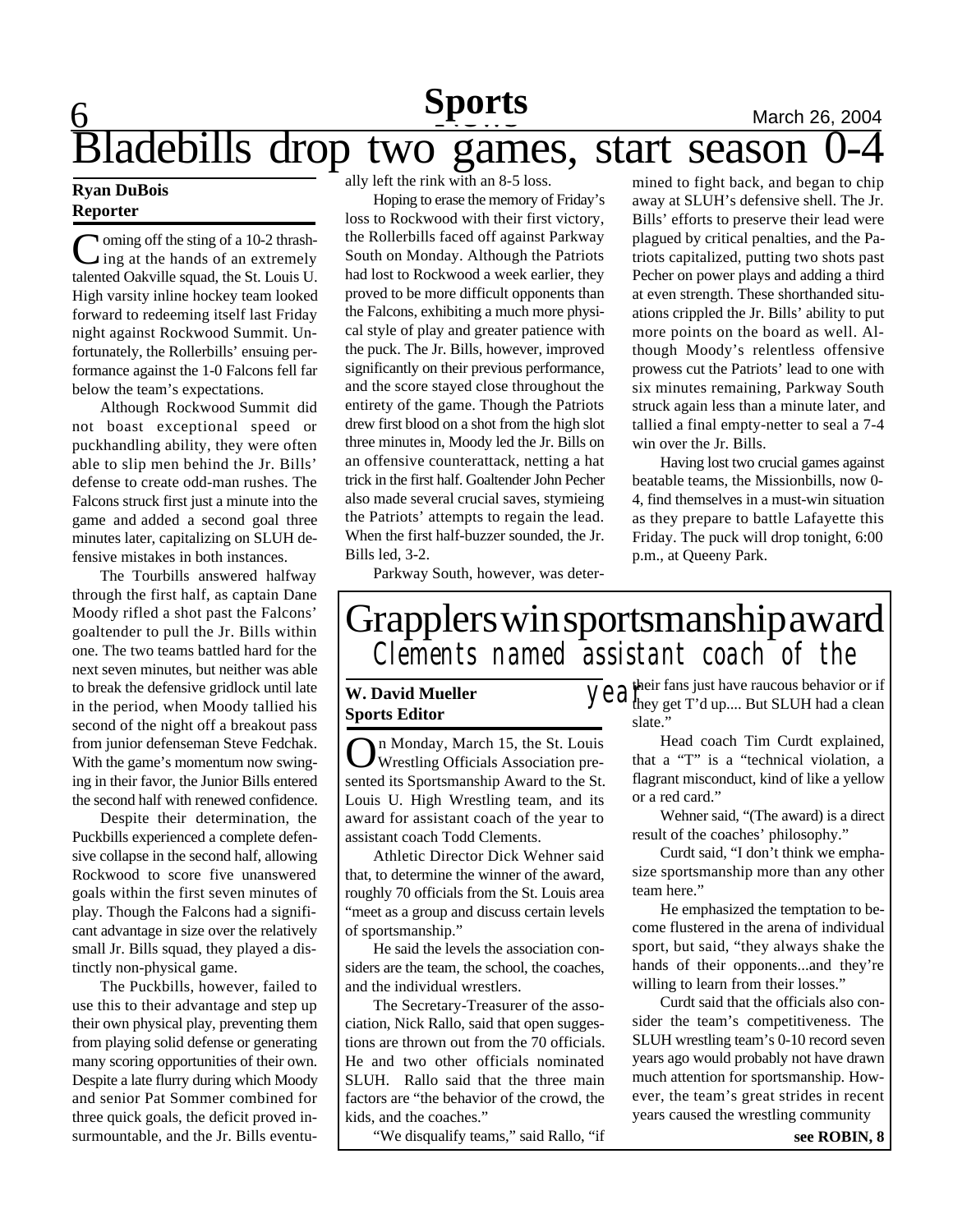## March 26, 2004 **Sports** 7 **Sports** Edgebills suffer losses at home and away

#### **Tyler Orf Reporter**

The St. Louis U. High lacrosse<br>team began its season with a disapteam began its season with a disappointing 0-6 record. After a heartbreaking overtime loss in the season opener to Parkway South on Friday, March 12 and participating in the Jesuit Lacrosse Classic in Washington D.C., the Laxbills suffered an inexcusable loss to Parkway Central on Tuesday.

This tough opening stretch began with a game against the Parkway South Patriots. SLUH Lacrosse came out pumped and ready to play, but it was Parkway South who scored the first goal of the game by beating stellar senior goalkeeper Ben Zaegel. The U. High boys battled back to take the lead with back-to-back goals by senior midfielder Sean Kelly and senior attackman Jeff Steitz. But by halftime, the score was 4-2 in favor of the Patriots.

After Parkway South scored, Steitz added two more goals on strong shots from within six yards of the crease, bringing SLUH within one of South. Midway through the fourth quarter, Kelly made a nifty move, dodging two defenders and scoring the tying goal. Then with three minutes left in the game, senior attackman Tyler Orf caught the Parkway defensemen off guard, snuck around the crease, and beat the goalie one-on-one to take the lead, 6-5. South managed to tie the game before time expired to send the game into overtime. Only a few minutes into overtime, a Patriot midfielder beat his man and buried the winning goal.

The following Friday, the Laxbills traveled to Washington, D.C., to play Jesuit teams from around the country. Immediately after arriving in D.C., the Jr. Bills geared up to face Strake Jesuit from Texas. The Jr. Bills scored first on a nice bottom corner shot from junior attackman Joe Hof. The game was back and forth for most of the first half, and at the half the U. High trailed 2-1.

After suffering a defensive lapse in the third quarter, SLUH was down 7-2. In the fourth quarter the momentum went SLUH's way. The Jr. Bills went on a 4-0 run, capped off by a well-placed top shelf goal by senior midfielder Jon Yoon, but they ran out of time and lost 7-6.

On Saturday the competition included Regis from Colorado and Rockhurst from Kansas City. After a 13-1 defeat by an overpowering Regis team, the Jr. Bills went head-to-head with the defending state champion Rockhurst Hawklets. In the first quarter, Rockhurst took the lead with two goals, but a stubborn SLUH team came right back with two of their own. The first came from Orf with an assist by senior attackman Pat Reedy, and the second goal was sniped low corner by Kelly. SLUH still trailed at the half, 3-2. The Laxbills came out flat in the second half and paid for it. Rockhurst scored six unanswered goals, leaving the Jr. Bills in a seven-goal hole. Again, the boys from the STL charged back with a string of four goals, but it was too late. The game ended with the final score of Rockhurst 9, SLUH 6.

Gonzaga Prep from D.C. awaited the Jr. Bills on Sunday. The Laxbills were simply outplayed by a dominating Gonzaga team and lost 17-2.

Despite all their frustrations and desire to win, the Laxbills played without heart, or skill for that matter, against the Parkway Central Colts. SLUH started strong with a solid man-up goal by Steitz in the first quarter, but the offense scored only one more goal the whole game amidst numerous opportunities. Central scored four goals in the game and managed to defeat a lacrosse team full of potential.

The Laxbills' next game is Saturday morning at 9:30 versus Lake Forest, from Chicago.

## Tennisbills hope to serve up a winning season

#### **Pat Miller Reporter**

 $\displaystyle {\bf A}$  fter advancing to sectionals but fail-<br> $\displaystyle {\bf A}$  ing to send any player to the state fter advancing to sectionals but failtournament last season, the 2004 version of the Tennisbills enter the new season with renewed optimism. This year's varsity team combines five returning members with an infusion of young talent.

Along with the new members of the team, the beginning of a new season has also inducted new members into the St. Louis U. High coaching fraternity. With the departures of varsity coach Vince Schmidt and JV coach Miles Grier, guidance counselor Dennis Dougan will head

varsity, and English teacher David Callon will coach the JV team. Dougan brings many years of experience to the young varsity team, having coached tennis at Lindbergh High before coming to SLUH.

He will have tough decisions to make when seeding his players before the season begins. Returning sophomore Stephen Hipkiss will fight for the number-one singles spot with freshman Abe Souza, while juniors Paul Eschen and Jack Horgan and sophomore David Lesko will compete for the remaining two singles slots.

Seniors Pat Austermann and Tony Barsanti, juniors Jason Murphy and Jimmy Chassaing, and sophomores Andrew Casperson and Kevin Howenstein will compose the three varsity doubles teams, but playing partners have not yet officially been established. One of the reasons that the seeds have not been set yet is that the team has already been bitten by the injury bug numerous times. Thankfully, all of the injured players should be ready to open the season.

Both the varsity and the JV were to kick off the season with a road trip to Marquette High this past Tuesday, but the match was rained out. The Tennisbills will begin their season next Tuesday when CBC comes to visit the Dwight Davis Tennis Center in Forest Park.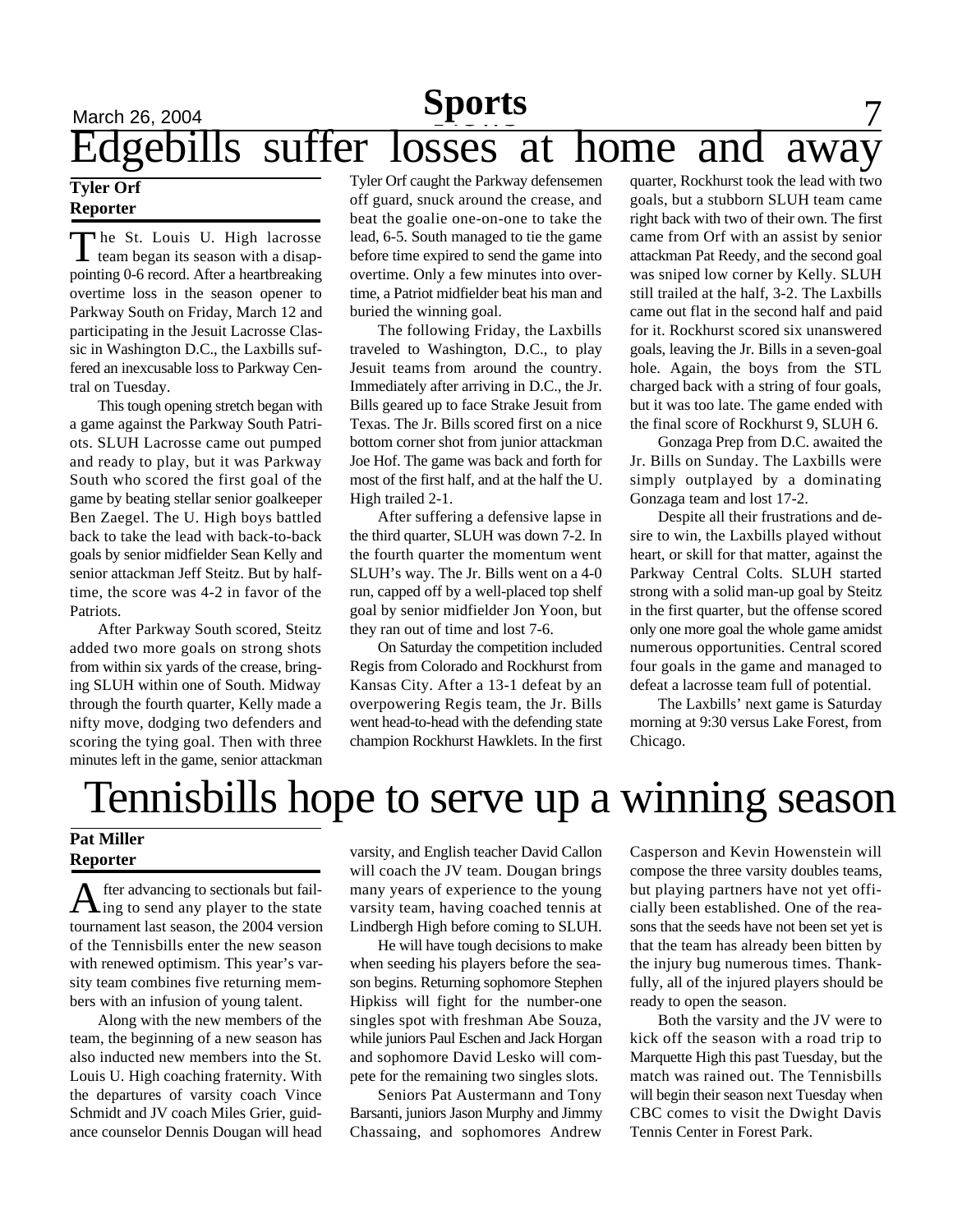## **Sports**<br>
earn All-America spots Senior Racqueteers earn All-America spots

#### **Tom Fontana Core Staff**

8

A t the National Racquetball champi-<br> **A** onships in Portland, Ore., two weeks t the National Racquetball champiago, seniors Tom Carrow and Phil Mathews became the first Racquetbills in the history of St. Louis U. High to earn All-American status. Carrow and Mathews each received certificates acknowledging their achievement at an awards ceremony after the national tournament.

Carrow commented on his performance at Nationals, saying, "Every year at Nationals I play better because I guess those are my favorite matches." Carrow picked the perfect time to compete in top form, because All-American designation depends entirely on a player's performance at the national tournament.

### ROBIN

#### (from 6)

#### took notice.

For example, Curdt told a story about an incident at a CBC dual meet. "One official said, 'As much as I love CBC watching your fans behave at everything there is something that SLUH has that every other school ought to get.'" The official also happened to be a CBC parent.

"It's a trophy to the school," Curdt added.

The Sportsmanship Award is unique in that it travels from school to school, staying only for a year.

"It's kind of like the Stanley Cup," said Wehner. "Our name will be added for this year and then passed on."

Clements, who works at Monsanto, has been an assistant coach since the 1997- 98 season. He is an accomplished wrestler with two individual state titles as a sophomore and senior at DeSmet, and he grew up in the St. Louis wrestling community.

Curdt said, "He has the ability to take good wrestlers and move them to the next level."

Clements's award, an individualized plaque, does not travel. "It's mine," he said, "and I'm not letting go."

 Both singles and doubles players can be named All-Americans. Each year the competition produces a maximum of twenty All-Americans, male and female. A player must be one of the final eight players remaining in singles competition to earn the designation. Carrow and Mathews earned their All-American status in the doubles competition by reaching the semifinals of the top seeded bracket, ultimately placing third in the nation.

 A major key to the tandem's tournament success was their complementary playing styles. Mathews said, "(Carrow) is a good frontcourt player and I have a good backhand and play the backcourt well. Playing together for two whole years, we communicate well, and we always know where the other is on the court."

Carrow said, "Last year we began to find out that we could play well together."

### ROUND THE HORN

#### (from 5)

with Cleveland batting. With one out and men on first and third, Schweitzer pulled the old third-to-first pickoff move and caught the runner on first off guard. Sophomore second baseman Mike Beal, who entered the game in the fourth as a defensive replacement for senior Rick Wiese, tagged the runner out, and then gunned the ball to the catcher after the runner on third had started for home. The ensuing rundown resulted in a 1-4-2-5-6 double play.

With the sun down and the cold biting at the faces of fans and players alike, SLUH scored two final runs in the bottom of the sixth to post a final score of 11-1. After the game, Nicollerat said that the team "had a great pregame, a great infield, and awesome pitching." He added, "Since we were up, it gave me the chance to put in some of the other guys and get them some work." A good start by the Basebills has them looking at an early 1-0 mark and hungry for more victories.

Head coach Joe Koestner praised the duo's willingness to take extra steps to improve and insure their success. He said, "Phil Mathews has been our number one for two years. Last year, Tom Carrow decided he would massively improve his game. He worked extra hours outside of practice to improve."

 Koestner explained that Mathews and Carrow "began to compete as a doubles team in adult tournaments throughout the year. By practicing together and playing in area adult tournaments outside of the regular high school league, they were able to develop a strategy and rapport amongst themselves. They know how to play together really well."

 Koestner said the awards were "like the icing on the cake to reward Phil and Tom on a whole season of success."

## *PN* **NIGHTBEAT** BASEBILLS TOPPLE BELLEVILLE WEST Thursday evening the Jr. Bills defeated BellevilleWest 8-6. Senior Ricky Wiese scored two runs during the game, accu-

mulating four on the week. Led by Wiese, SLUH scored six runs in three innings. Junior Matt Ikemeier completed four innings of solid pitching and was later relieved by junior Ryan Morgan, who closed with three strikeouts in two innings. The team will participate in the Normandy-Ritenour Tournament today in Forest Park at 4:15 p.m.

## VOLLEYBALL BEATS ZUMWALT SOUTH

In a match held at Ft. Zumwalt South yesterday evening, the Jr. Bills emerged triumphantly over the Bulldogs. After losing the first game 22-25, the team came back in the second game 25-15, and ensured the win with a 25-20 score in the third game.

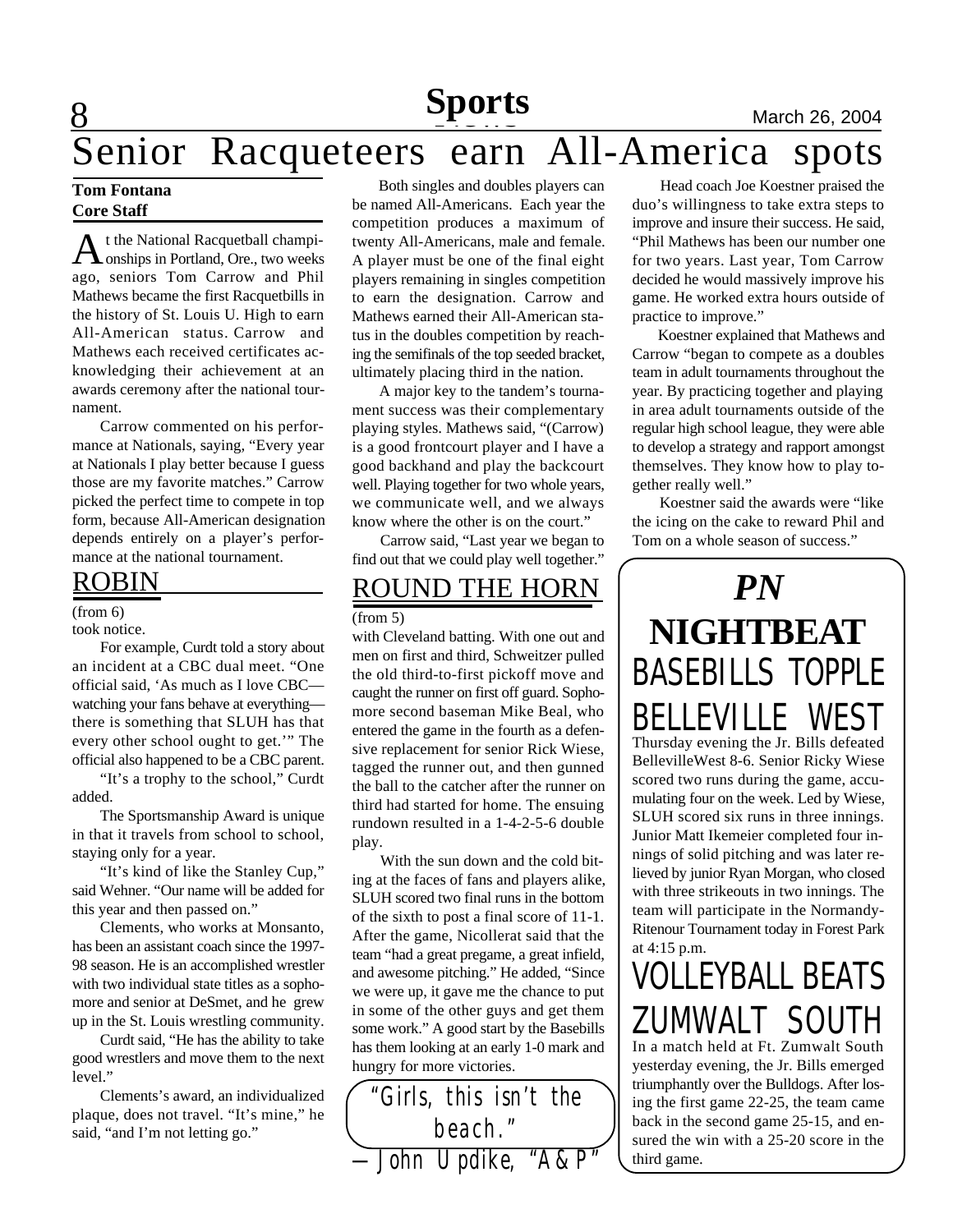## March 26, 2004 **News** 9 PARANOID ANDROID

#### (from 1)

around the competition, which runs as late as five in the evening.

On Thursday, the arena hosted three practice rounds for the teams to test and tinker with their machines without consequences for their ranking. In each match, four teams, paired against each other, would unleash their robots in a fracas of gears, arms, and wheels. Matches, held in a rectangular arena, called for the robots to herd purple balls inside the playing area to its corners. Team members would then shoot the balls into any of two fixed or movable goals. In addition to the purple balls that count for five points, two yellow balls in the court gave doubled point value of all purple balls in a goal if a robot could pick one up and use it to top off one of the cylindrical goals. Finally, a bar hovered ten feet over a raised platform in the center of the arena. Any robot that could grasp it in the last few seconds of a match and hold on for the remainder while suspended above the ground would earn 50 points and widespread glory.

For the first 15 seconds of each twominute match, the human pilots abstained from controlling their 'bot, allowing the robot's autonomous mode to run the robot on its own. The autonomous mode, an auto-pilot program, attempts to steer its machine to the side of the match arena and knock a yellow ball off its stand, triggering the release of the respective team's nine purple balls onto the field. A successful autonomous would provide its team with surplus time to gather those purple balls, for if the autonomous failed, the team would wait for 30 additional seconds before their own purple balls dropped onto the floor automatically. Thanks to Burghoff, who programmed the whole robot and wrote the autonomous code at the competition in less than two days, the Unit-3021Bills were one of six teams with an autonomous that dethroned the yellow ball.

According to Havlak, this year's robot was "a lot more complex; a lot more time went into it. It was a more complex competition." Last year, the main objective in the competition was pushing boxes,

whereas this year's event required the robot to pick up things and create an autonomous mode.

The controls of the robot this year show the advancement of the competition: last year, two joysticks controlled the whole range of the robot's activity. This year, the two joysticks accompanied a control panel with four buttons and six knobs to execute important functions.

The SojournerBills' nameless machine disappointed team members during the practice rounds due to its disheartening performance, specifically that of the wing-like metal flaps on the robot's sides. The wings functioned as aids in one of the robot's prime objectives: collecting the purple balls scattered throughout the arena and herding them to a corner from which team members could pick them up. However, rather than contribute to the 'bot's efficiency, the wings made the robot less maneuverable and too bulky to climb the raised platform in the center. In contrast to the problematic wings, the gear box that operated the wheels worked very well, a key factor in the competition.

The MechWarriorBills tweaked the robot after Thursday's matches and throughout Friday's five discouraging matches, all losses due to the troubled side-flaps and other defects, leaving them in last place. Despite frustrating malfunctions on Friday, the Dr. RobutnikBills finally discovered the right combination of alterations, which included stripping off the bothersome wings. Their improvements allowed for optimal performance in Saturday's match. On Saturday, the DeathstarBills proved that their battle station was fully operational: the autonomous mode succeeded. They scored 125 total points, a hefty achievement for any team, and at the end of the round, in front of the largest crowd the competition had witnessed, SLUH's robot hung from the ten-foot-high bar. This outstanding performance satisfied all the DangerWillRobinsonBills, regardless of their forty-seventh place status and 1-5 record. The club plans to show the video of Saturday's match to the school some time in the future.

Club moderator and former ASC teacher John Shen has announced that this is his last year as the moderator. He will focus more time on his studies at Washington University, where he is about to begin his third year of medical school. Shen said of the team and his two years with the club, "I had a lot of fun. (I am) really proud of everything we've done, especially the seniors. (I am) impressed, pretty amazed with it, and I really hope someone can continue it." Shen also commented that the sophomore and junior team members will really need to committment if they're going to keep and we the program.

### **rep**<br>st. Louis' only *P* weekly high *N=* **Pews** *www.sluh.org prepnews@sluh.org*

"Rejected Baby Names"

Credits

Volume LXVIII, Issue 25

**Editor in Chief:** Brian "Shuga" Kane **Sports Editor:** W. David "Ferris" Mueller **Editor:** Jon "Lil'" Kim

**Features Editor:** Charlie "Squeky" Hall **Assistant Editor:** Brian "Frankie" Fallon **Core Staff:** Thomas "Montana" Fontana, Greg "Slylock" Fox, Timo "Joung-il" Kim, Tim "Hungry-Hungry" Huether, Brian "Sandy" Krebs, Alex "Seamus" Sciuto

**Staff:** Tim "Eli" Elliott, Kyle "Hyunil" Kloster, Sean "Max" Powers

**Moderator:** Mr. Steve "Steve" Missey **Assistant Moderators:** Mr. Frank "Cuthbert" Kovarik, Mr. Chris "Clean" Schaeffer

**Computer Consultants:** Mr. Bob "Otto von" Overkamp, Mr. Tim "Furlong" Rittenhouse

The *Prep News* is a publication of St. Louis University High school. Copyright ©2004 St. Louis University High School *Prep News.* No material may be reprinted without the permission of the moderators and editors.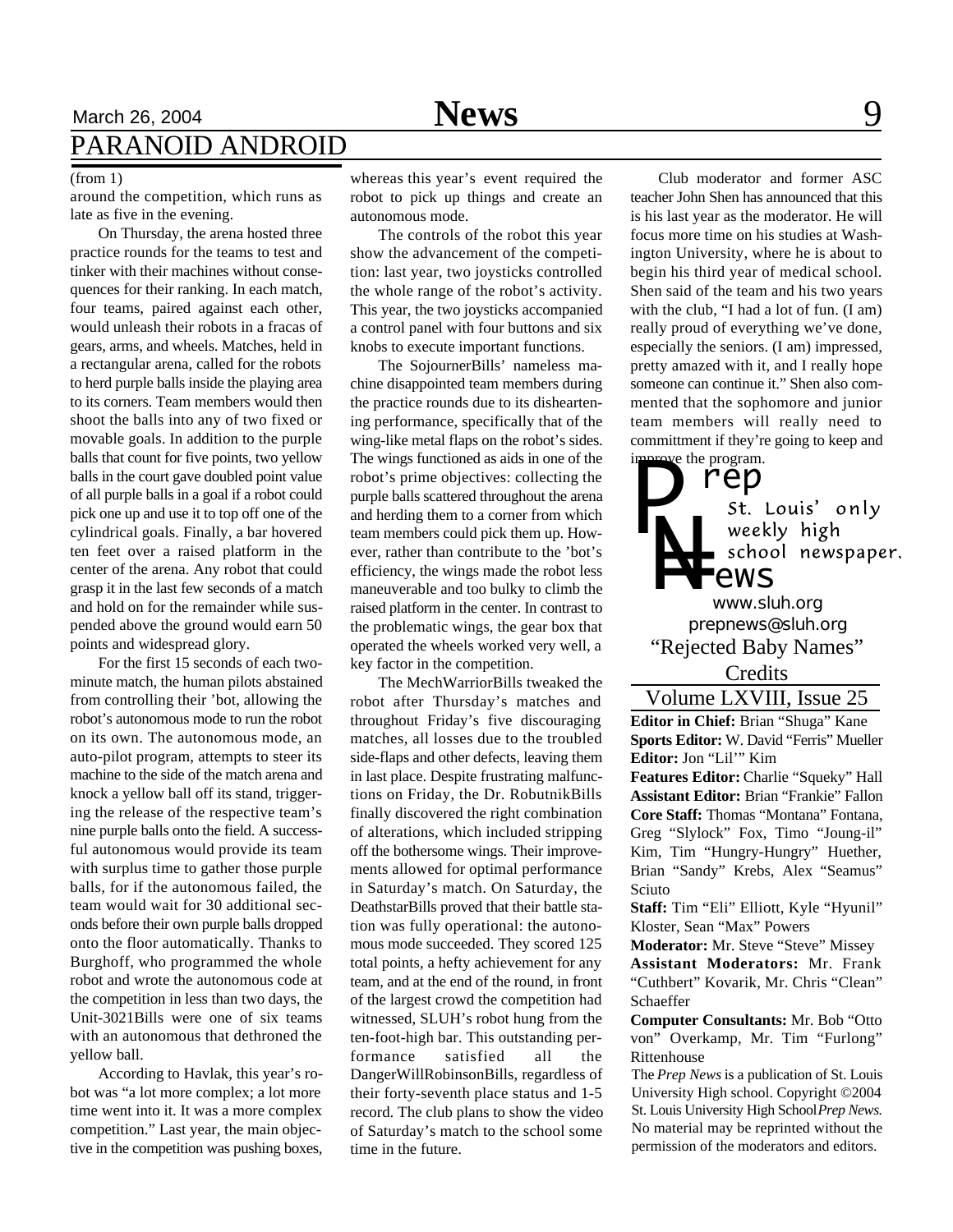## **10 Sports** March 26, 2004 MORE RACKET

#### place. (from 1)

In the fifth seed bracket, junior Eric Durban came into the tournament ranked first out of all the fifth seeds in the country. Durban played well through his first two rounds and breezed by his opponent in the semifinals to reach the finals. The finals game was a marathon, as the game went back and forth between Durban and his Oregonian opponent. Durban, however, decided enough was enough and stepped up his game to a new level as he brought defeat onto his opponent, 11-8 in the tiebreaker.

 The fourth seed bracket included senior John Reagan, who came into the tournament ranked No. 2 in his seed. His early round opponents couldn't contain him as he ripped through the competition, dissecting everyone on his way to the finals. The finals match pitted him against a tough opponent from San Diego. The game lasted the better part of two hours with neither player tiring as it wore on. The tiebreaker was one of the most exciting games in the tournament with nearly every point going back and forth. Reagan's opponent got back the serve, however, at 10-10, and closed out the match with a rally-ending pass.

Also earning the team points in the No. 6 seed division were senior Tom Reagan, juniors Joe Lorenz and Pat Sheahan, sophomores Jason Rusch and Mike Guilfoy, and freshman Ben Brooks.

Third seed senior Eric Weber came into his draw ranked a questionable sixth in his bracket, but he set out to prove the tournament directors wrong. Weber gave up no more than eight points in his first two games. Faced with a tougher opponent in the semifinals he kept his stellar play up and brought him down in straight games, 15-7, 15-11. Weber's finals match put him up against the No. 1 player in the seed 3 bracket, Kirkwood's Brad Ballam. Earlier in the year Weber suffered a heartbreaking loss to Ballam in the state finals, and he was not about to lose again. Weber played with determination and tenacity the entire game, defeating Ballam 15-10, 15-9 to clinch the match in front of an ecstatic SLUH crowd.

Carrow came into the tournament ranked third in his bracket. He played well in his first two games to reach the semifinals on Saturday night, where he would face off against Oregon rival Beaverton's No. 2 seed. The match was a close one, but Carrow was finally overcome by his opponent in the tiebreaker, 8-11. The loss placed him in the third-place game, where he was pitted against the No. 1 player in the 2-seed bracket, Chad LaForest, all the way from New York. After a close first game, Carrow came out on top, 15-11. Barely into the second game, his opponent was pulled out of the match by his father, resulting in a forfeit, and giving Carrow the win.

The hardest bracket, the No. 1-seed bracket, contains the best players from all around the country. Senior Phil Mathews came into the tournament ranked seventh in this bracket, meaning he is considered the seventh-best high school player in the country. Starting off, he faced a player who had defeated his previous opponent 15-1, 15-0. Mathews was not fazed and crushed his opponent, 15-5, 15-6. In his second-round game, Mathews was up against an extremely tough opponent who got the best of Mathews in the tiebreaker, placing Mathews in the blue division bracket.

He blazed through the bracket and into the finals, pitting him against an opponent with one of the best forehands anyone had ever seen. Mathews was overcome in the first game, 15-4, but bounced back and dominated the second game, 15- 9. The tiebreaker was another exciting marathon match with both players playing equally well. Mathews turned on his game when the match was at 10-10 and ended the rally with a killshot, making him the blue division champ. Mathews subsequently finishing ninth in the country.

Doubles were another way to get many points, and SLUH had 5 doubles teams vying for points. In the No. 3 division, the teams of Corcoran and Lorenz and Durban and Franklin breezed past all of their opponents to face each other in the finals. Ranked No. 3 and No. 2 in the division respectively, the match was a close one. After each team took a game

Durban and Franklin pulled out the title 11-4 on the tiebreaker.

The sophomore team of Rusch and Guilfoy also earned SLUH points in their division. The No. 2 doubles division contained seniors John Reagan and Eric Weber. They came in ranked No. 1 and proved that they were, advancing unscathed to the finals. The finals were close, until an unfortunate injury ended the game in a forfeit in SLUH's favor, crowing Weber and Reagan the champs of No. 2 doubles. The No. 1 doubles division had seniors Mathews and Carrow ranked No. 1 in the division, thanks to a second-place finish the previous year. Mathews and Carrow played well into the semifinals, where they met the team containing the No. 4 player in the country. Jared Torres was too much for Mathews and Carrow, and they lost the match in close games, placing them in the third-place game. Their third-place game was against a brotherbrother team from New York, and both teams each took a game, putting them into a tiebreaker. Mathews and Carrow took control of the breaker and won third-place in the tournament, 11-5.

When the dust cleared, SLUH was hoping for first place. The scores were announced, and as they were being called, the announcer of the award ceremony made the comment that the first place team won by nearly 700 points. SLUH had earned 1672 points overall, the next closest team 992.

### New U-High Babies

The month of March saw the addition of three new members to the St. Louis U. High family. Russian teacher Rob Chura and his wife Marina had Andrei Robert Chura on Monday, Mar. 8. He weighed six pounds and nine ounces. *PN* moderator Steve Missey and his wife Julie welcomed Megan Lang Missey on Tuesday, Mar. 22. English teacher Jim Raterman had his second grandchild when his son Andy's wife Sarah gave birth to Jake Wells Raterman on Wednesday, Mar. 24.

In the No. 2 seed breaket, senior Tom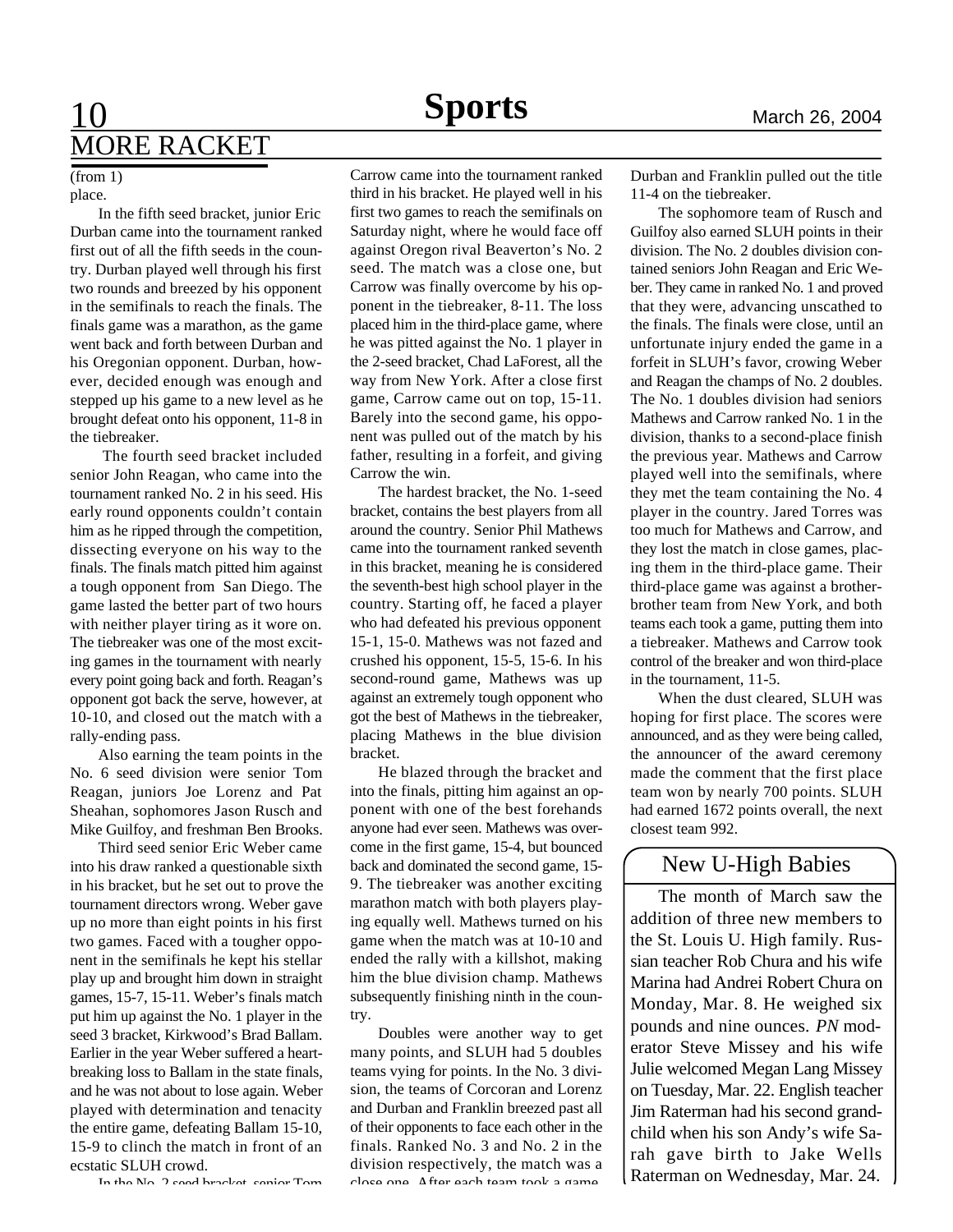## March 26, 2004 **News** 11 INDECISION 2004

#### (from 2)

are writing a lot of letters of recommendation at that time, and it would mean teachers would have exams to grade over Christmas break, and students would have to spend a lot of December doing hard preparation for finishing the semester."

Michalski stated that the first semester is generally shorter to begin with, and switching exams to December would "shorten it a little bit more."

Although there are many problems with a pre-Christmas exam schedule, there are some positive sides to it.

"There are people who are interested in a sense of closure before the break," said Michalski. "You don't end up having work to do over break and you don't end

### OUTDOORSMEN

(from 4)

Kuensting made sure the group visited Petrified Forest National Park before they reached Grand Canyon National Park. The Petrified Forest is reminiscent of the Badlands in South Dakota. Thousands of years of rain have worn down the land into many rolling red hills each with multiple dry creek beds where the infrequent tidal wave of water flows when it comes. Arriving at

G r a n d C a n y o n Village at four in the afternoon on Sunday, Kuensting obtained permits to camp in the bottom for Wednesday night.



**The Science Club poses at the Grand Canyon during Spring Break.**

On Monday, the first full day at the Grand Canyon, Kuensting decided to day hike the South Kaibab River. According to Kuensting, the Kaibab is the most scenic of all the trails leading down into the canyon. "Having the view up and down the canyon was neat," said Kuensting. The group hiked half the trail to Skeleton's up having to study to maintain your level of proficiency over Christmas break."

Although Michalski said both sides have strong arguments, he said, "I don't see a strong urgency in the question right now."

In addition to looking at possible calendar changes, the Instructional Council discussed the quarterly block schedule. There was "no major discussion," according to Michalski, and it is likely that the block schedule will not disappear next year.

Finally, the Instructional Council discussed an idea that would provide for a certain number of "R" schedule days each week. According to Michalski, the idea was brought up "informally" during the meetings.

Point. On Tuesday, no one hiked down into the canyon. Most students walked around the rim on the many paved trails. Others took time out to catch up on spring break reading assignments or send postcards to parents and friends.

The climax of the trip came on Wednesday. Waking up early in the morning, the group split up into three smaller groups. One group, headed by Nesslein, began the

tom of the canyon for 4.5 miles. During the hike, the trail drops 3060 ft. After setting up camp at Indian Gardens campground, the hikers day-hiked another three miles and reached the Colorado River during the late afternoon. The second group hiked the whole South Kaibab trail down to Bright Angel Campground, near the Colorado River. Hiking just over seven

"It's tough to lay down as an unbending rule, but I think it could be a good ideal to have in mind as we prepare the calendar on a small level," said Michalski. Michalski cited the fact that the calendars are revised on a monthly basis and that it would be hard to have a set limit considering the frequent changes.

"We want to be flexible," Schenkenberg said, and Michalski affirmed the administration's desire to keep providing educational opportunities.

Schenkenberg wants to "look at the overall schedule," with a group of faculty members. This would include looking at the seven-period day schedule, which is in its fourth year. "The committee would look at a number of variations," Schenkenberg said.

miles the diehard hikers descended 4720 ft. Everyone went to bed early, and in the late morning both groups met at Indian Gardens and began the grueling ascent.

On Friday, the group began the 24 hour long drive home. The Sciencebills arrived at SLUH at 1:00 p.m. Sunday. Kuensting was extremely happy at how successful the trip was. "The weather was outstanding. The kids were outstanding. The leaders were outstanding. It was really good."

## JARS OF CLAY

#### (from 4)

descent

the bot-

tion when Cushing stopped at his piece to point it out and comment. Tyra had created four pieces of green stemware resembling flowers.

"Those cups and saucers took me a long time (to make)," said Queathem. "It's good to know that other people enjoy my work and that they understand the time and energy that went into it," he added.

The pieces of all five alums are currently on display in the library, along with a poster that includes all of the ceramics selected for the show.